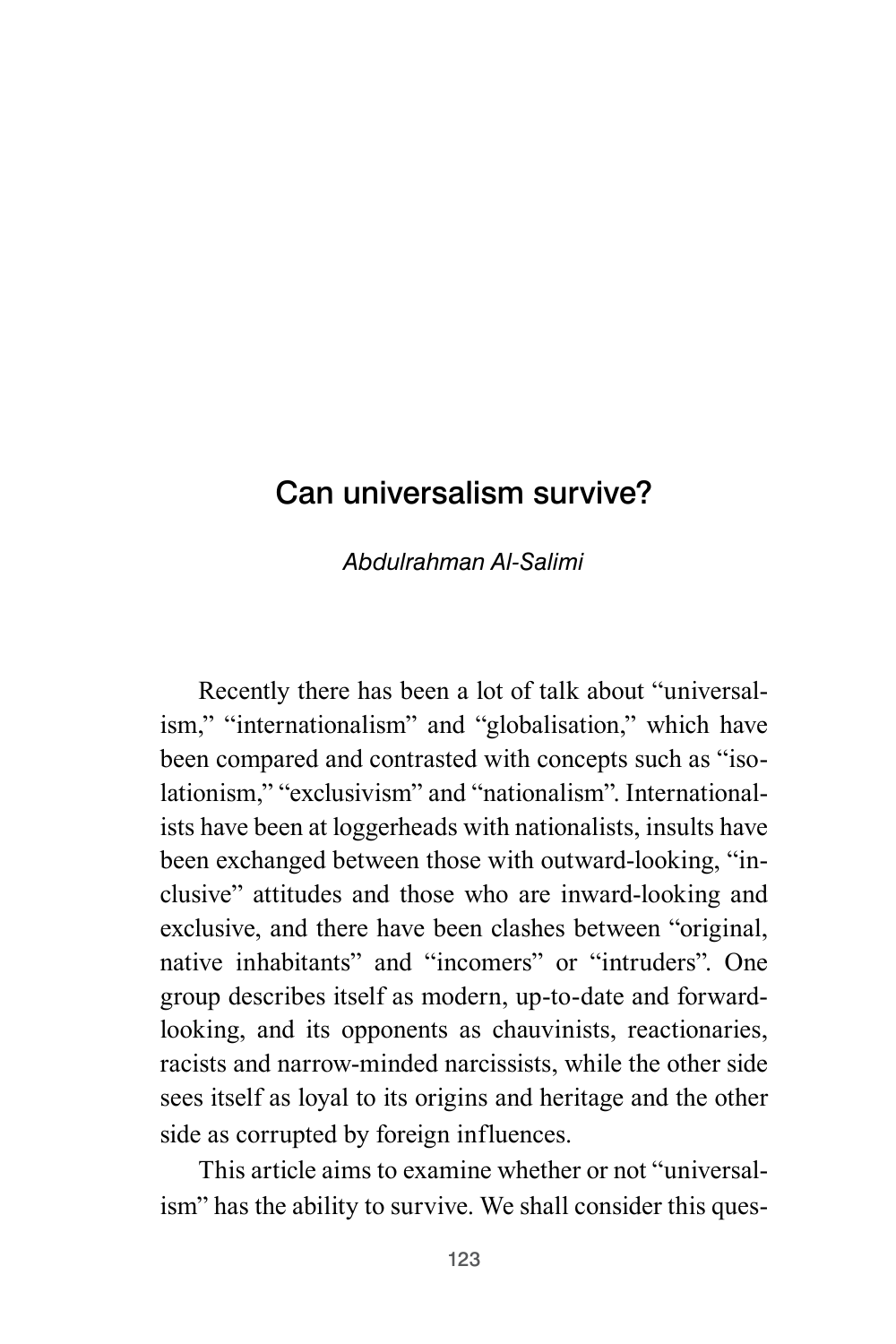tion in the light of two mutually contradictory trends that have emerged in recent years—one towards universalism and the other towards isolationism or "exclusivism." Today people are confused and perplexed by this issue and have no idea which way to turn—sometimes taking a step in one direction only to go back on their tracks and proceed in the opposite direction.

In dealing with this question our focus will be on the prospects for universalism's long-term survival. While the concept itself has more connotations with the future than it does with the past, particularly when the word "universalism" is linked to "survival," at the same time we cannot ignore the past. This is not because we are "creatures formed by our heritage" in the sense described by Taha Hussain when he said: "[It is as if] their heads were mounted [on their bodies] facing backwards: they look to yesterday while their opponents look to tomorrow." Rather, it is because — in the universalist context — looking back to our heritage is one of our natural attributes as human beings. We may do this in either a positive or a negative way; if we are positive we may engage in a critical dialogue, while if our approach is negative (and wrong), we may opt for blind, unthinking adherence to the ideas, traditions and practices of the past.

In the light of the above, it might be appropriate for us to ask: What is modern Western thought but a type of "European universalism" that takes the form of a "future-oriented" critical dialogue with tradition?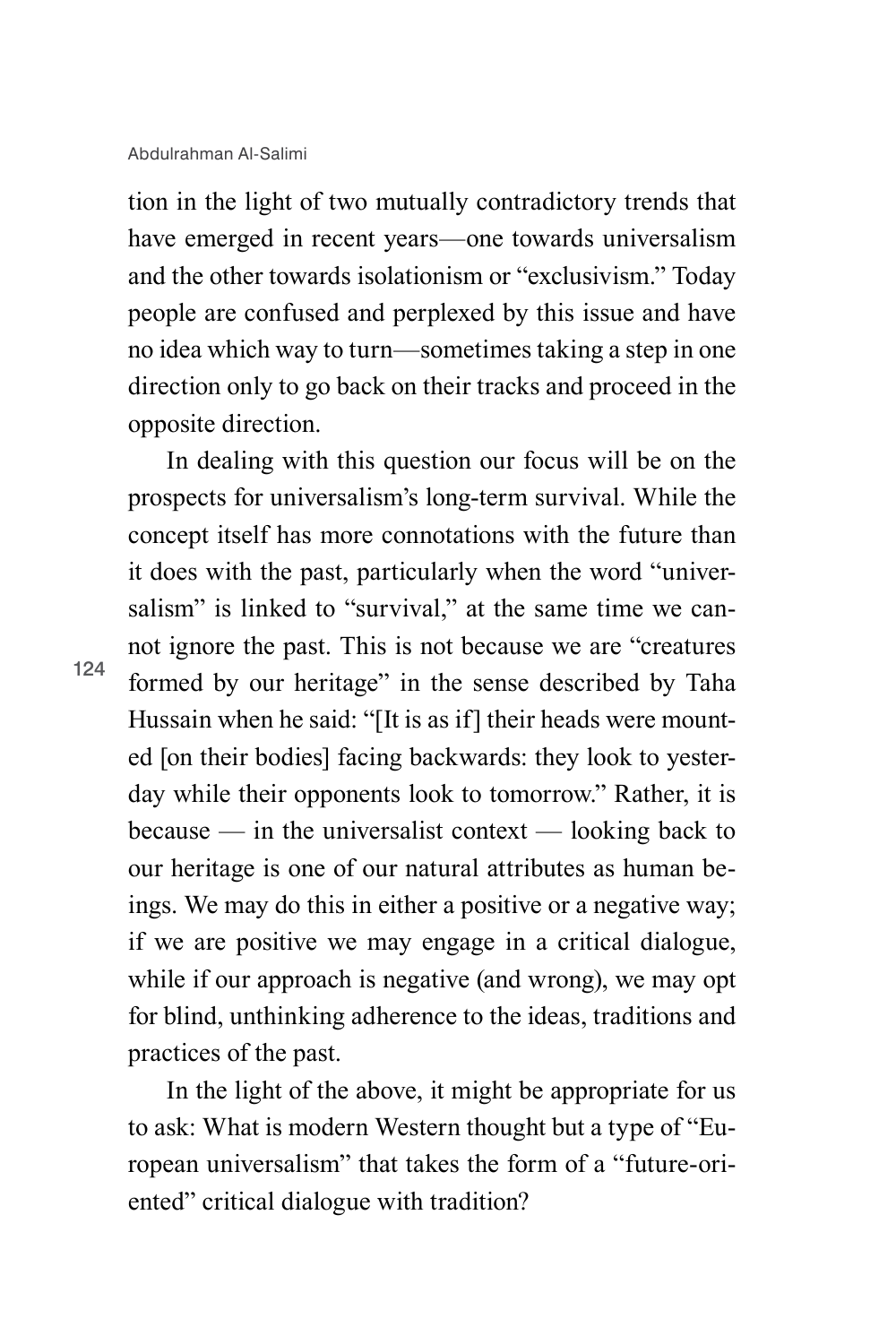A glance at the experiences of different nations will show us that they do not share a single common universalism in the absolute sense. Universalism always contains other elements as well. "Pure universalism" is a dream—a figment of the imagination—and is no more realistic than the Utopian ideal of a universal artificial language as conceived by philosophers from Leibnitz to Wittgenstein and including such languages as Volapuk, Esperanto and Ido. So many artificial languages have been stillborn, yet all of them have been proposed as feasible alternatives to natural languages. Consequently, philosophers have found themselves forced to recognise the fact that we are incapable of creating a language that is better than the languages we already use in our daily lives. The Austrian philosopher Wittgenstein—originally a "universalist idealist," a man who had dreamt of a universal language that would solve all linguistic problems and resolve all clashes between individual exclusive groups—eventually came to adopt the "Ordinary Language" philosophy and recognised that the concept of a viable artificial language was an illusion.

The concept of "universalism" also lost credibility as an idea that can unite all nations on a basis of equality and common identity. This is because "universalism" has always been a multi-coloured spectrum, not a single colour. Even so, there is no reason why the different colours of this spectrum should not be mutually compatible and come together in a single strand. There are numerous instances in which mankind as a whole has access to what is actually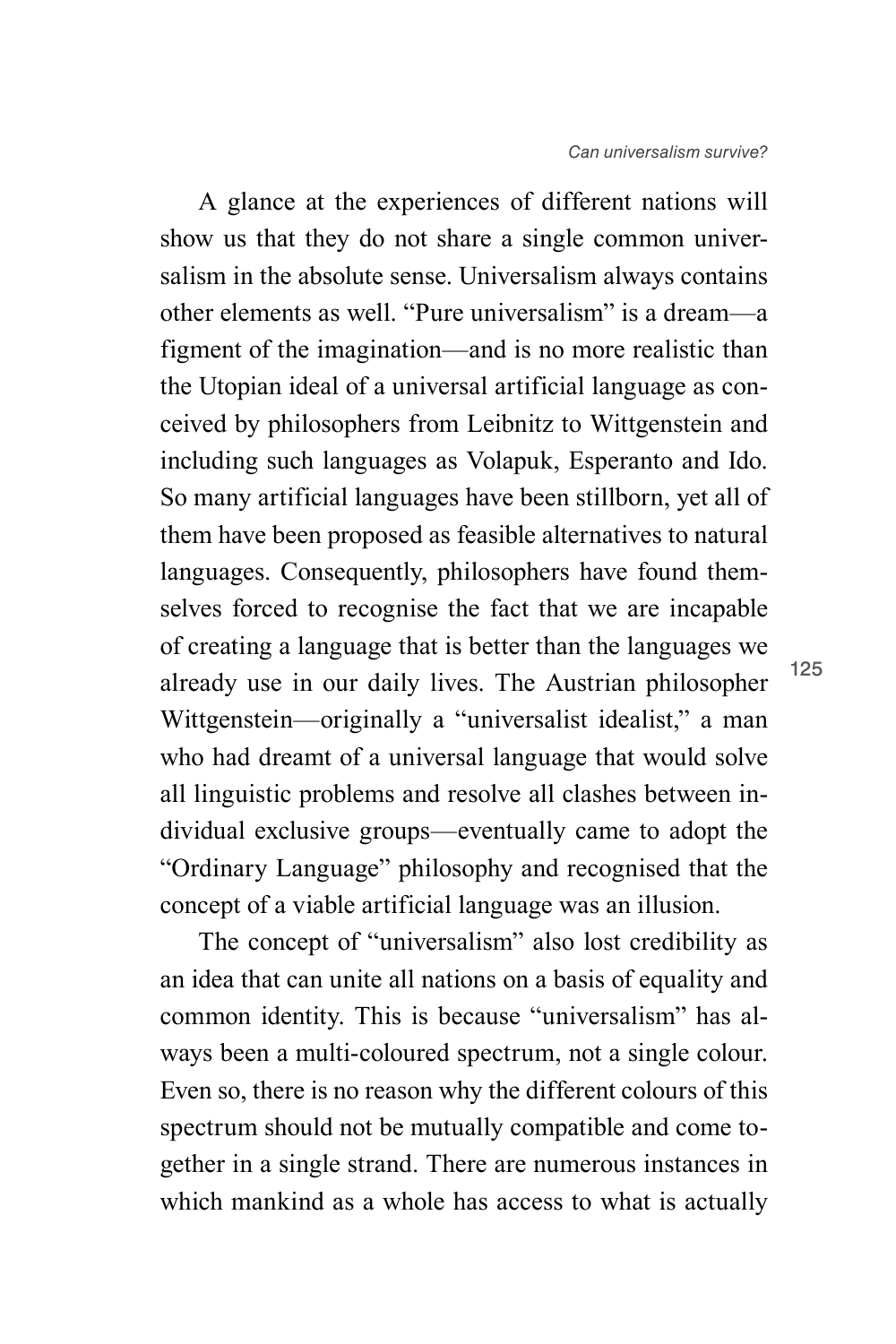the product of a specific culture, after which it takes on the colours of its adopted cultures.

A glance at the past history of "universalism" may help us to determine the course it will follow in future.

Whatever criticisms may be made of it as a model, ancient Rome offers one of the oldest and best known examples of universalism in human history. The German historian-philosopher and thinker Herder—champion of the concept of national identity and founder of the "cultural relativism" school—noted that it allowed the different religions within its realm to coexist in relative peace and harmony. It also propagated "international law" among the different nations; indeed, how could this not be the case, when Roman civilization was a "global law civilization" par excellence?—The "universalist aspects" of the Roman model proved their long-term sustainability in the ancient world and they were only replaced when another "universalism" arose, this time in the name of religion (that is to say, the universalism of Christianity) rather than law, as was the case with its predecessors.

It was hardly surprising, therefore, that Augustine a young Berber from Algeria later known as Saint Augustine—should travel to Rome in search of that "Roman-Christian coloured universalism" and eventually become one of the greatest fathers of the Church. In religion originally a pagan Manichean and philosophically a Platonist, he became one of the leading theologians of the Christian faith.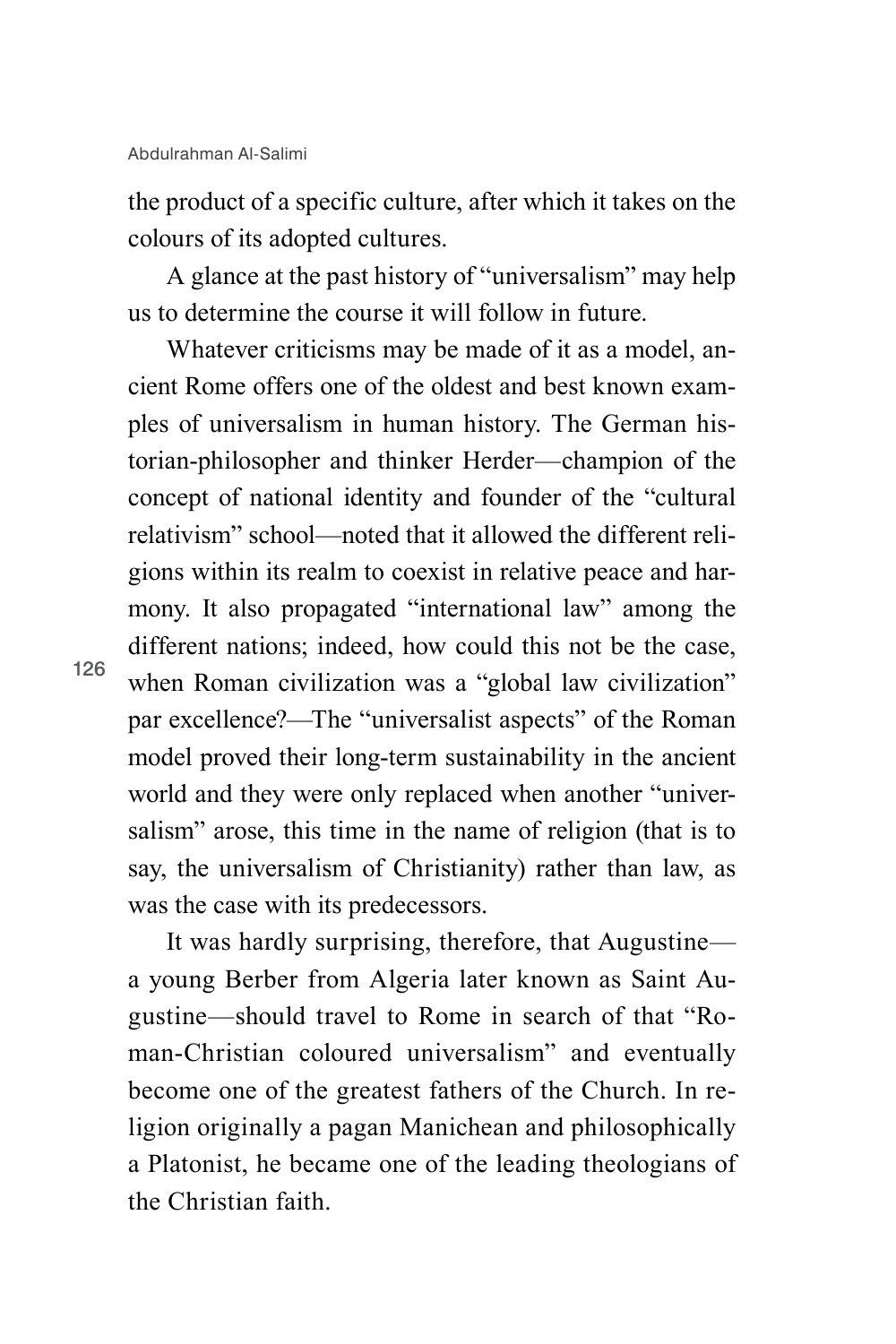In Mediaeval times "universalism" became a partly Islamic phenomenon. There are two witnesses to this—one from "our people" and one from the "people of the West."

In the first case, *'ilm al kalam,* or theology, became an element of Islamic culture which may be described as having a "universalist tendency." The Muslims were not afraid of its "universalism" apart from—possibly—the hard-line "exclusivists."

One scholar—Mohammed bin al Faraj bin Abdullah al Waliy al Ansari—reports the following conversation:

I heard Abu Mohammed bin Abi Zaid ask a question of Abu 'Umar Ahmed bin Mohammed bin Sa'adi al Maliki, when he arrived in Qairouan from the Lands of the East – Abu 'Umar had gone to Baghdad while Abu Bakr Mohammed bin Abdullah bin Saleh al Anhari was still alive. One day he [i.e. Abu Mohammed] said to him: "Did you attend the gatherings of the *Ahl al Kalam* (theologians)?" He [i.e. Abu 'Umar] replied: "Yes. I attended them twice. Then I left their gatherings and did not return to them." Abu Mohammed said to him: "Why?" He replied: "When I attended the first gathering I saw that it was a gathering in which all the groups had come together: Muslims of the people of the Sunnah and people of *bid'ah* (heretical innovation), as well as Unbelievers including Magians, atheists, freethinkers, Jews and Christians and all other types of Unbelievers. Each group had its own leader who spoke for his sect and debated on its behalf. Whenever the head of any group entered, everybody stood up and remained standing until he had sat down. Then they too would sit down. When the gathering was full and they saw that they were not waiting for anyone else to join them, one of the Unbelievers said: 'You are gathered together for the debate. We do not accept the arguments the Muslims produce from their Book, nor the words or their Prophet, and we shall debate using intellectual arguments, not opinion and analogy.' Then the others said: 'Yes. You may do that.'" Then Abu 'Umar said: "After I heard that I did not return to that gathering. Then I heard there was another theologians' gathering, so I went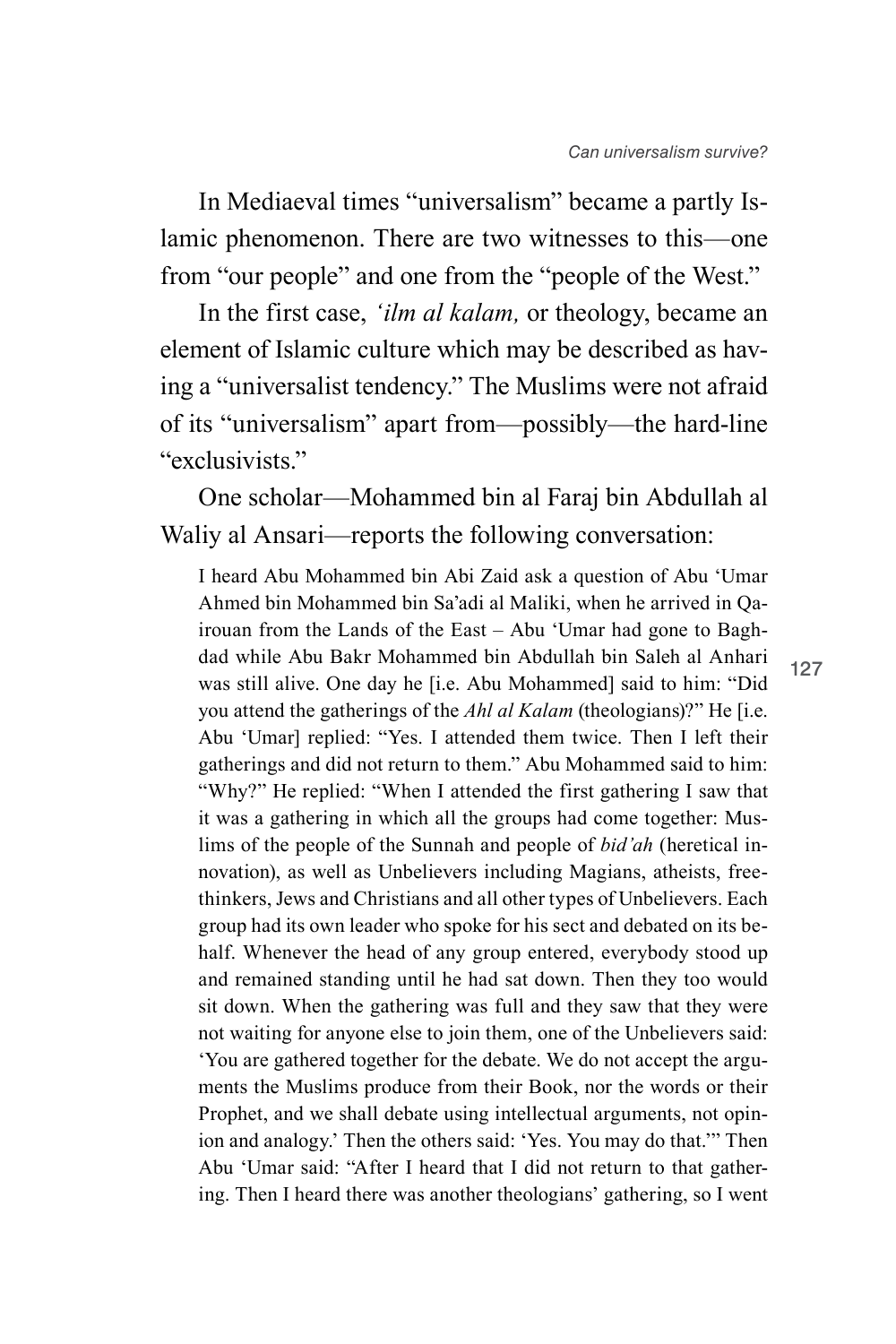to it and found they were the same as the first lot, so I stopped going to the theologians' gatherings." Abu Mohammed bin Abi Zaid said: "And did the Muslims acquiesce in such words and behaviour?" Abu 'Umar replied: "That is what I observed from them." Abu Mohammed was amazed by what he had heard and said: "The *'ulama* (scholars) have gone and are no more and Islam's sanctity and rights are no more. How can Muslims accept a debate between Muslims and Unbelievers? That is not even permissible in the case of the people of *bida'*, who are Muslims and endorse Islam and Mohammed (peace be upon him)."

Secondly, in the late 1100s CE the Briton Daniel of Morley travelled through southern Europe in search of wisdom. In his memoirs he states:

I stopped for a time in Paris, and there I saw a number of professors who were filled with pride and arrogance (…) whose followers treated them almost like gods. (…) I never desired to fall victim to the kind of petrification that had afflicted them. Therefore, as soon as I heard that the creed of the Arabs was widespread in Toledo, I hastened there in order that I might listen to the wisest philosophers in the world.

This is an example of a movement in the opposite direction to the first one we have mentioned—a seeker after wisdom who fled a Europe immersed in isolation and "exclusivity" in favour of the radiant universalism of Islam.

In the Age of Enlightenment the civilization of France came to represent "universalism par excellence". The political, cultured and merchant classes only spoke French and Friedrich II of Prussia observed:

The best of the French writers have made their language a universal language, and French has become the language of scholars and politicians (…). If you travel from Lisbon to St. Petersburg or from Stockholm to Naples and you speak French, then it is certain that wherever you stop off en route people will understand you.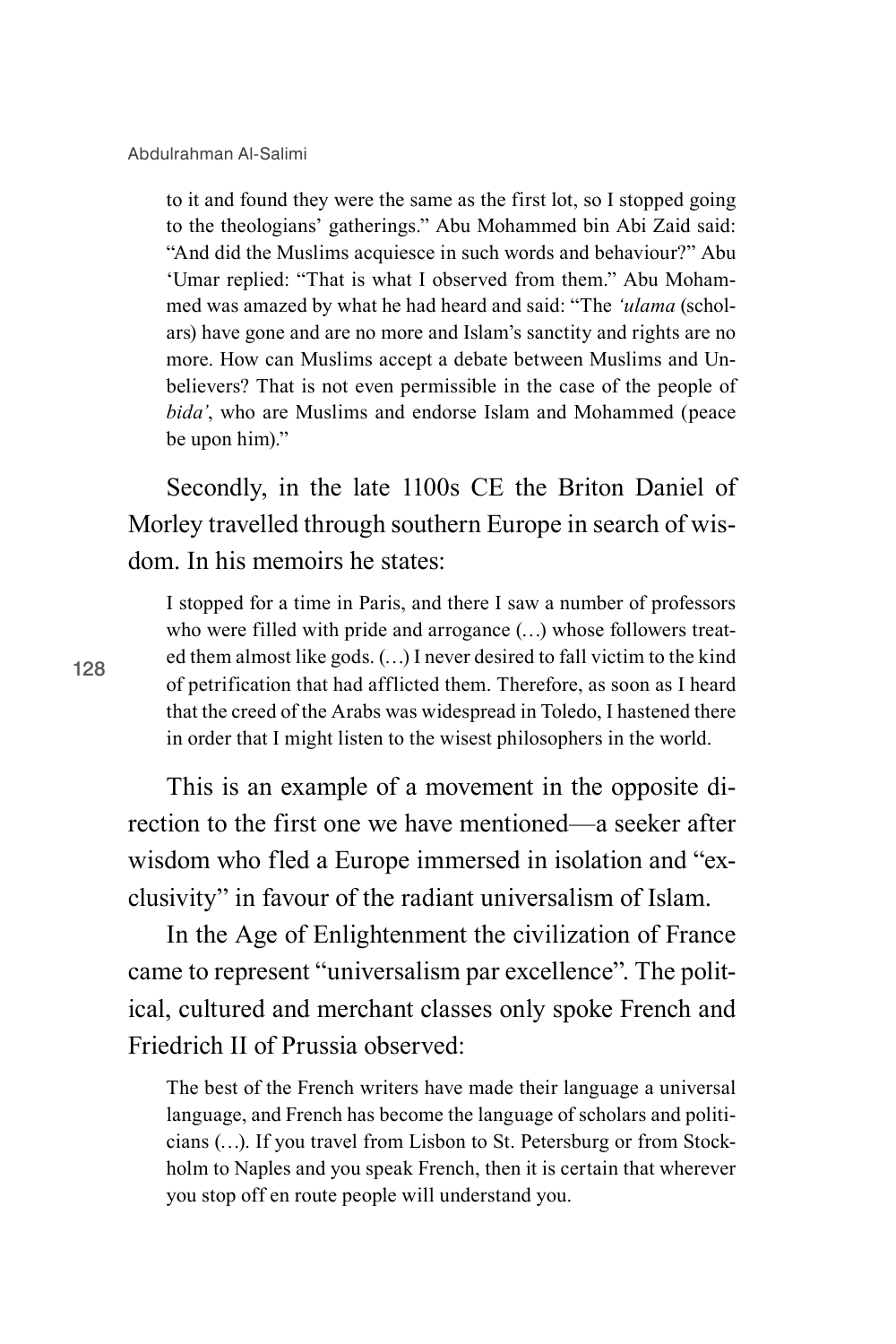People only ate French food and they only conducted themselves in accordance with French etiquette. Hence the French art historian Louis Leau wrote a book which he entitled *French Europe in the Age of Enlightenment*. 1 (The same situation had existed in Italy during the Renaissance — when it enjoyed renown as Quattrocento Italy and represented the universalism of "the whole of humanity.")

Leau chose the title of his book to reflect Europe's "French-tinted universalism" during the eighteenth century — a theme taken up by the Italian diplomat Le Marquis Carraciolli, who wrote a book in 1777 entitled *Paris: Model of foreign nations, or French Europe*, in which he made the following comment: "There can be no doubt that a dominant nation is always recognised as such and everyone tries to imitate it. In the old days everything was Roman, while today it is all French."2

The standard model for "universalism" has always been Rome, to the extent that not a single scholar has studied "French universalism" without trying to compare it with the Roman version. Among others, the French thinker and writer Rivarol—author of *Discourse on the universality of the French language*—wrote: "It seems that the time has come for us to speak of the 'French World,' just as we used to speak about the 'Roman World' in earlier times."

<sup>1</sup> Louis Leau, *L'Europe Francaise*, coll. L'evolution de l'humanite, Paris, Albin Michel, 1938 et 1971.

<sup>2</sup> Le Marquis Carraciolli, *Paris: le Modele des nations Etrangers, ou l'Europe Francaise*, in Louis Leau, *L'Europe Francaise*, *op. cit.*, p. 9.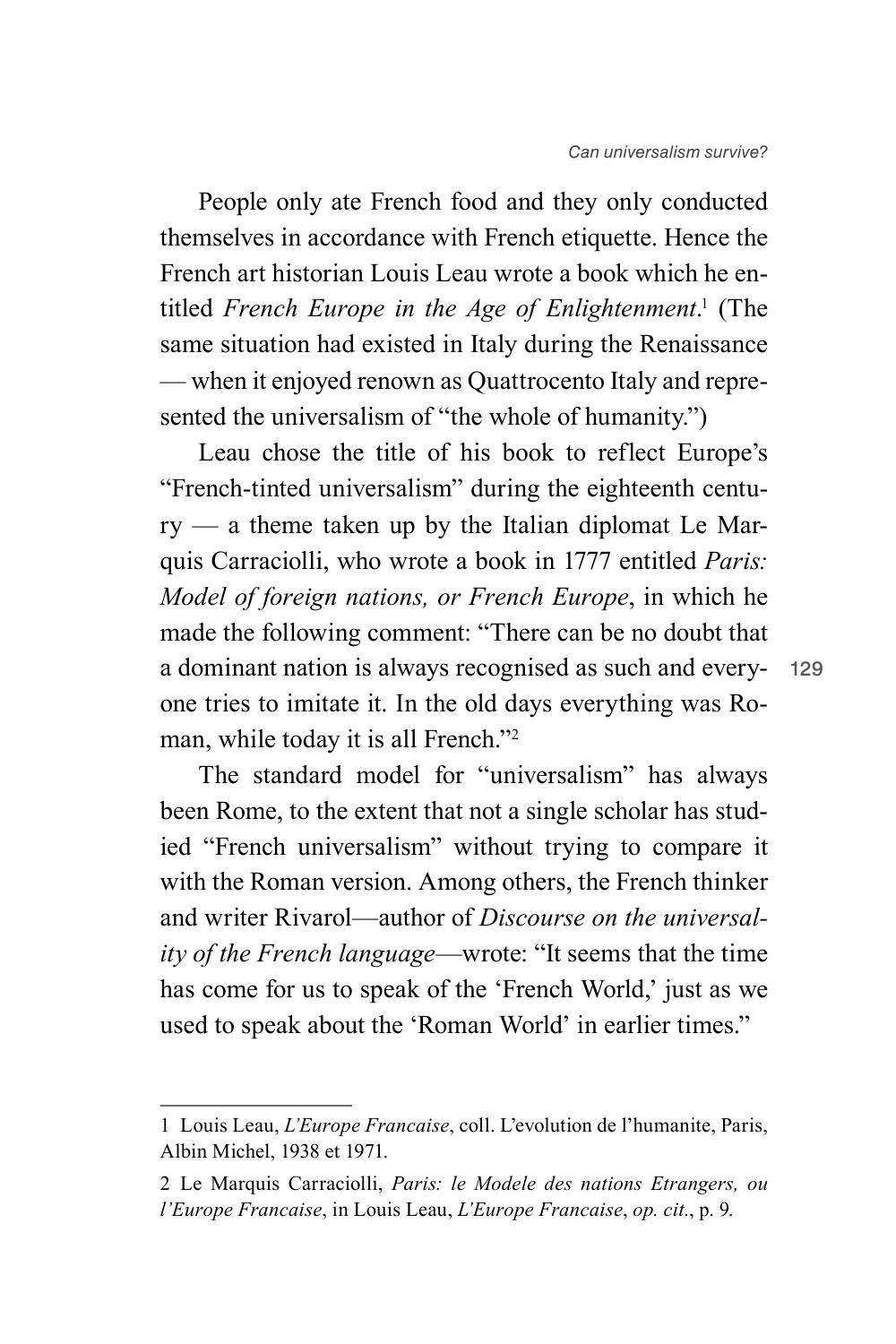Even so, it is a well-known fact that wherever "universalism"—which must of necessity come in a particular colour—is dominant, there will always be those who resist it. Did not the great German thinker Thomasius write in his highly significant discourse on the subject—*Discourse on the imitation of the French*:

If our forefathers were to return to this earth, they would not recognise us. We have become a decadent, ignoble breed. Today everything we have and do must be French; we are French in our clothes, our food and our language; our habits and customs are French, and even our vices are French?3

And did not some English people also condemn what they referred to as "French fashions"? In 1738 a correspondent in the London Magazine wrote:

130

Stupid imitation of France has become the plague of this kingdom. Poor England cannot produce anything that can be eaten, worn or drunk. Our clothes, our furniture, even our food—all those things have started coming to us from France. I do not wish to deny that France has a great civilization, but the only thing we copy from France – like monkeys—are the bad things. We imitate in a foul and rotten way that even the French themselves despise.4

At the same time, there is a truth about universalism that will not just disappear if it is ignored. Alongside the drive towards greater globalisation in today's world, there is also a counter-movement in which some people are becoming increasingly protective of what they regard as their own specific cultural identity and values; some have even

<sup>3</sup> Christian Thomasius, *Discours sur l'imitation des Francais*, in Louis Leau, *L'Europe Francaise*, *op. cit.*, p. 12.

<sup>4</sup> In Louis Leau, *L'Europe Francaise*, *op. cit.*, p. 287.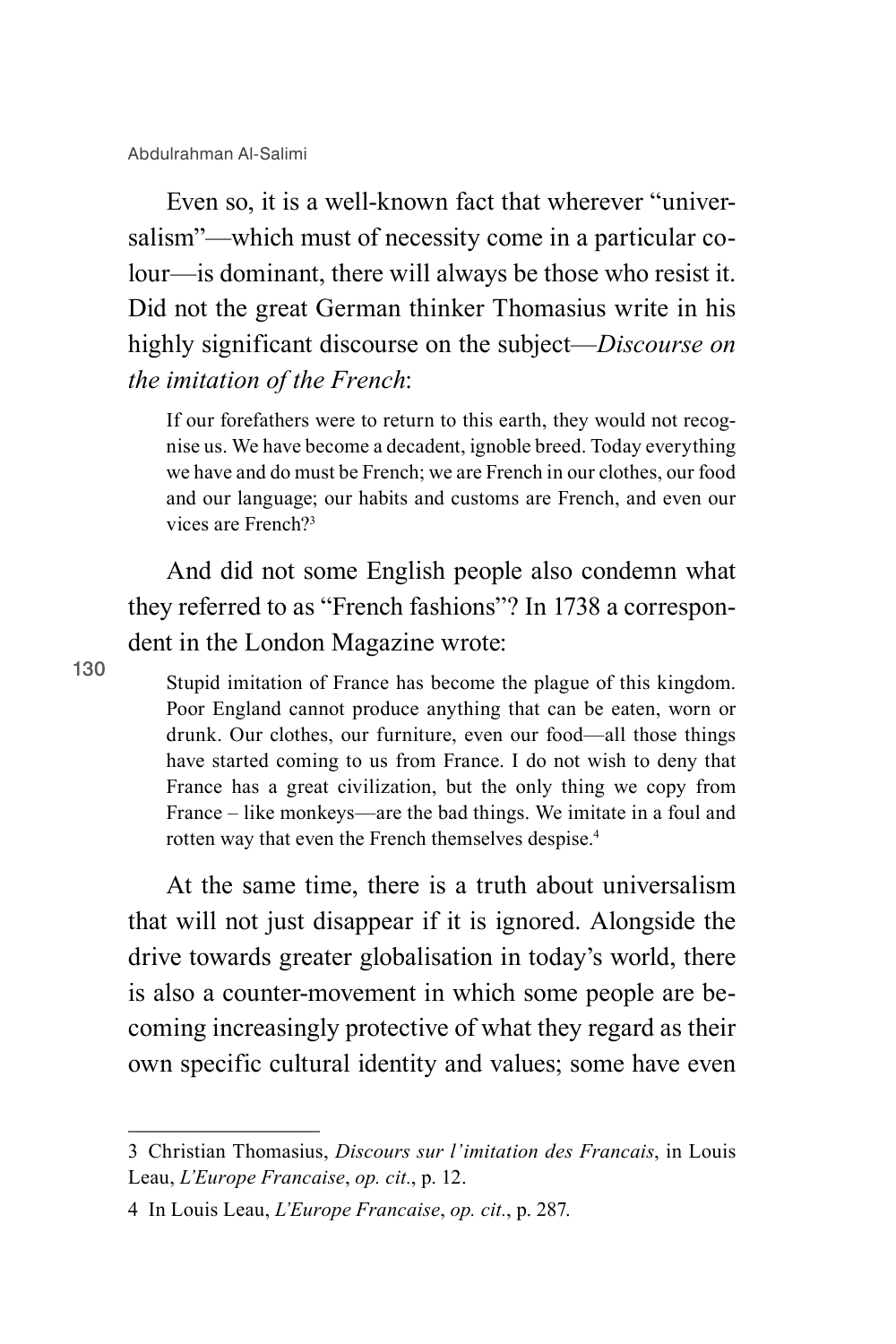gone so far as to adopt it as a cultural and political demand. What is undeniable, however, is that today it is impossible for a person to shut his doors and close himself off from the winds that are blowing from the world outside. Nor can he ignore the fact that there are cultures produced by a wide range of different values and value systems and that numerous people have adopted them and come to regard them as their own. This does not just apply to the cultures of the developing world; it can also be seen in advanced countries too. Is there not a heated debate today between the neoliberal supporters of multiculturalism and those who believe in a single standard set of values and cultural exclusivity within the borders of a single country?

131 However, as we have noted above, nations' experiences of universalism indicate that wherever there is "universalism" there will also be those who resist it. The two phenomena are inseparable and are mirror images of each other.

Every era has had an age that has been regarded as "applicable to all mankind"—i.e. universalism. Never neutral in colour, this universalism has always come in the colour of the dominant culture. Today, however, we find ourselves confronted by two conflicting claims: one raises doubts about universalism's survivability while the other sees the future of individual local identity as being in jeopardy. In my view, the different positions are the result of the growing role of the media. In earlier times getting hold of information was a slow and difficult process, but today all the doors to it are wide open and most cultures are open to the outside world. The only barrier today is capital, which is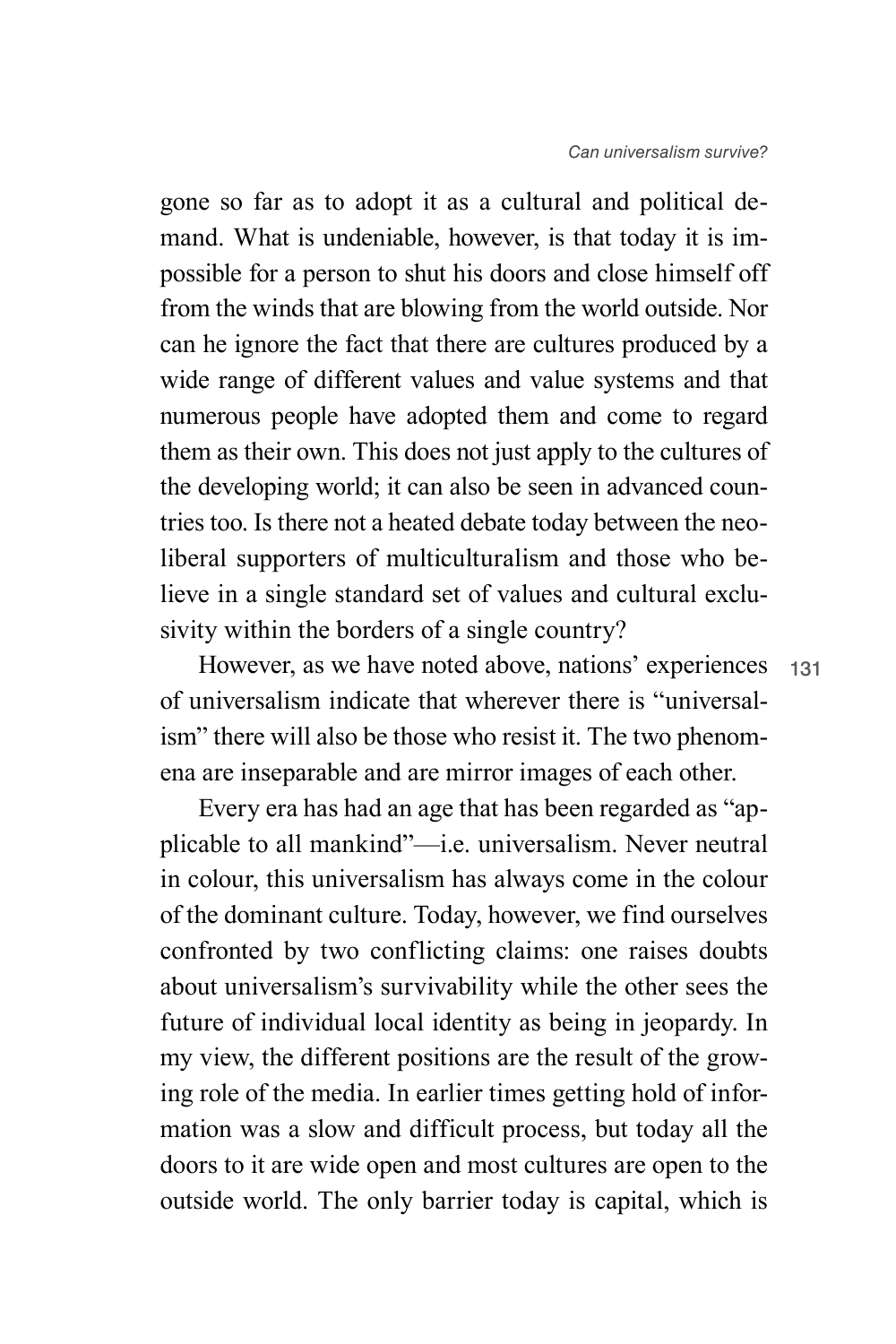the means by which assets are transferred from one place to another depending on the supremacy or controlling power of the highest bidder.

Who knows, perhaps after our era of Euro-American universalism the next universalism will be Chinese?

In his book *On searching for the truth* (1678), the famous French philosopher Nicolas de Malebranche wrote:

I can see that two times two equals four, and that a person should prefer his human friend to his dog. I am also completely certain that there is nobody on earth who is incapable of seeing this just as I see it (…). [However,] if the intellect that I consult in order to establish this is not the same as the one that responds to the Chinese when they consult theirs, then it is obvious that I cannot be certain—in the way that I am certain of it now—that the Chinese see the same truths that I see. (*On searching for the truth*, Explication Ten.)

132

Nearly three and a half centuries after this idea was mooted, the contemporary French philosopher and Sinologist Francois Jullien pondered over Malebranche's assertion in a book devoted to the question of universalism—*On universalism, uniformity and commonality, and on inter*cultural dialogue (1988).<sup>5</sup> The issue has become more complex in our time, which is known as the Age of Globalisation, and we are unable to respond to it with Malebranche's degree of simplicity. (I.e. do such things as universal truths and values exist?) And, depending on the answer we give to this question, how is it possible to conceive of a dialogue between the different cultures?

<sup>5</sup> Francois Jullien, *De l'univesel, de l'uniforme, du commun and du dialogue entre les cultures*, Edition Fayard, 2008.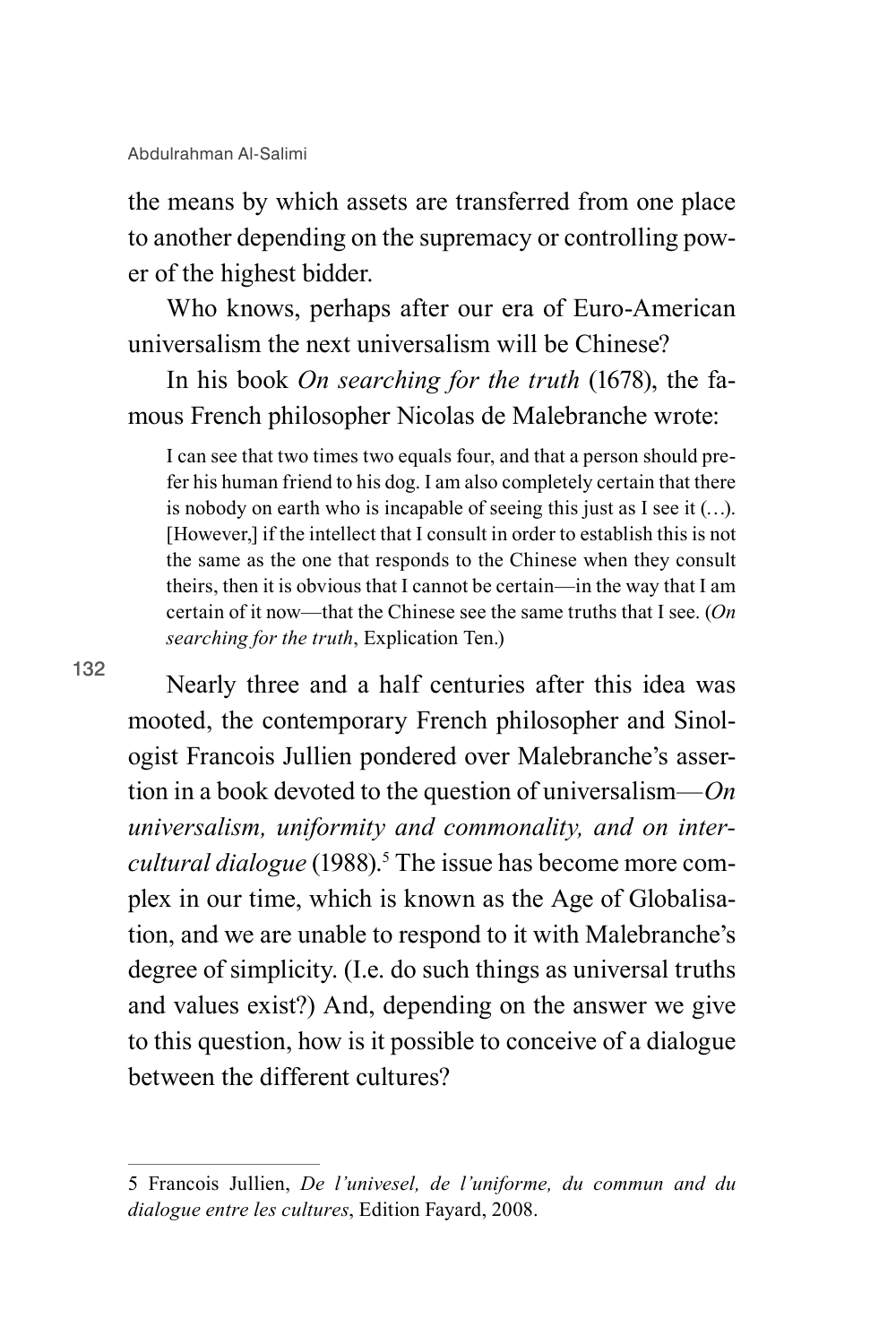We need to make a serious and precise examination of what Jullien calls "simple universalism" (on the universalist side) and what he calls "relative inertia" (on the exclusivist side). How is it possible for us to think about the characteristics mankind has in common while taking into consideration the fact that there is a multiplicity of different cultures—that same multiplicity that is today threatened by "global standardisation"?

In highlighting the context and history of universalism, Westerners have tended to maintain that the concept of universalism is solely their invention. They see its context as being neither more nor less than the Western intellectual tradition—a tradition which, in their view, sees universalism as a pressing need. However, François Jullien proposes a third historical model. In his view, three factors caused the concept of universalism to occupy the place it occupies in Western thought today:

- 1. The "concept" was first invented in Greek philosophical thought; then the Greek concept became globalised. It vexed Ibn Qutaiba—the Arab "exclusivist thinker" who rejected "globalised *shu'ubiyyah*  (Islamic-style multiculturalism)" and complained in his book *Adab al Katib* (The Writer's Etiquette) about the prevalence of Greek terms in Arab thinking, which had led to the development of theology.
- 2. The Romans' invention of the concept of "citizenship," which made no distinction between subjects of the Empire on the basis of race or creed. Hence the "universality of rights" established by the Romans.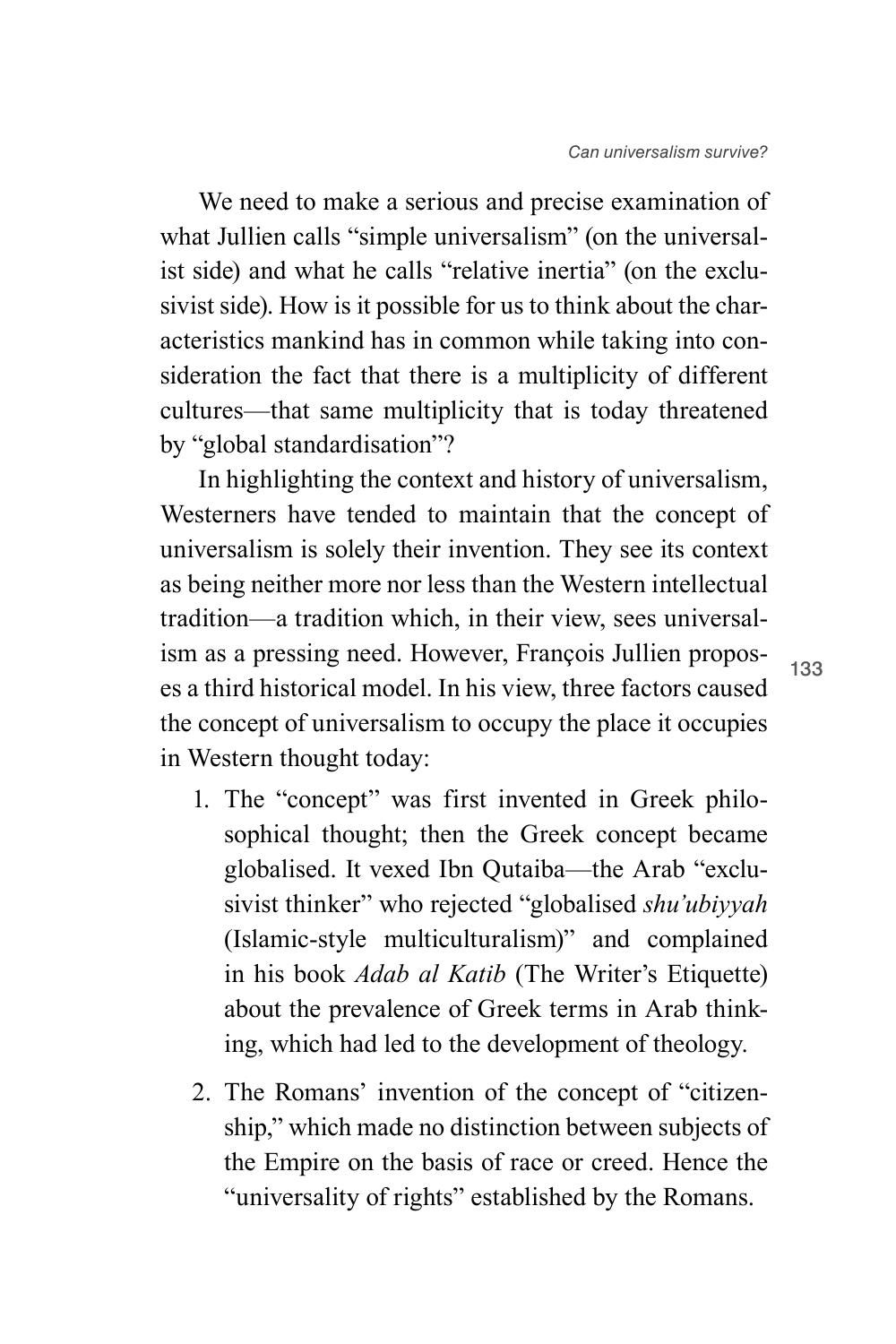3. Religion, as represented by St. Paul, which transcended all national affiliations and incorporated globalism in its belief system

Jullien also wonders whether the preoccupation with universalism is also a "universalist element" in itself. His answer to this question is: Yes and no. In the Arab, Indian, Japanese and Chinese cultures that he has examined he finds that—universalism is a significant factor. For example, in Arab culture he sees one manifestation of universalism as being the importance attached to logic, and in his view logic can only be described as a universalist phenomenon. In this he cites Matta's defeat of al Sirafi during a night of debate in Abu Abu Hayyan al Tawhidi's *Al Imtaa' wa'l Mu'aanasah* on the subject of whether logic is a universal discipline which is applied in all cultures or a "local discipline" which only applies in some cultures but not in others.

Jullien maintains that even if these cultures did not actively consider the question of universalism, at the very least they "participated" in it. He can be forgiven for thinking this, since he has not read some of the writings in defence of—classical Arab Islamic cultural universalism. He makes an unflattering comparison between "Islamic ethics" and the Greeks' abstract universalist position and asserts—accusingly—that in bringing the Believers together in one community the Islamic *Ummah* (nation) discriminates between them and the rest of the creation and thus falls short of the desired goal of universalism.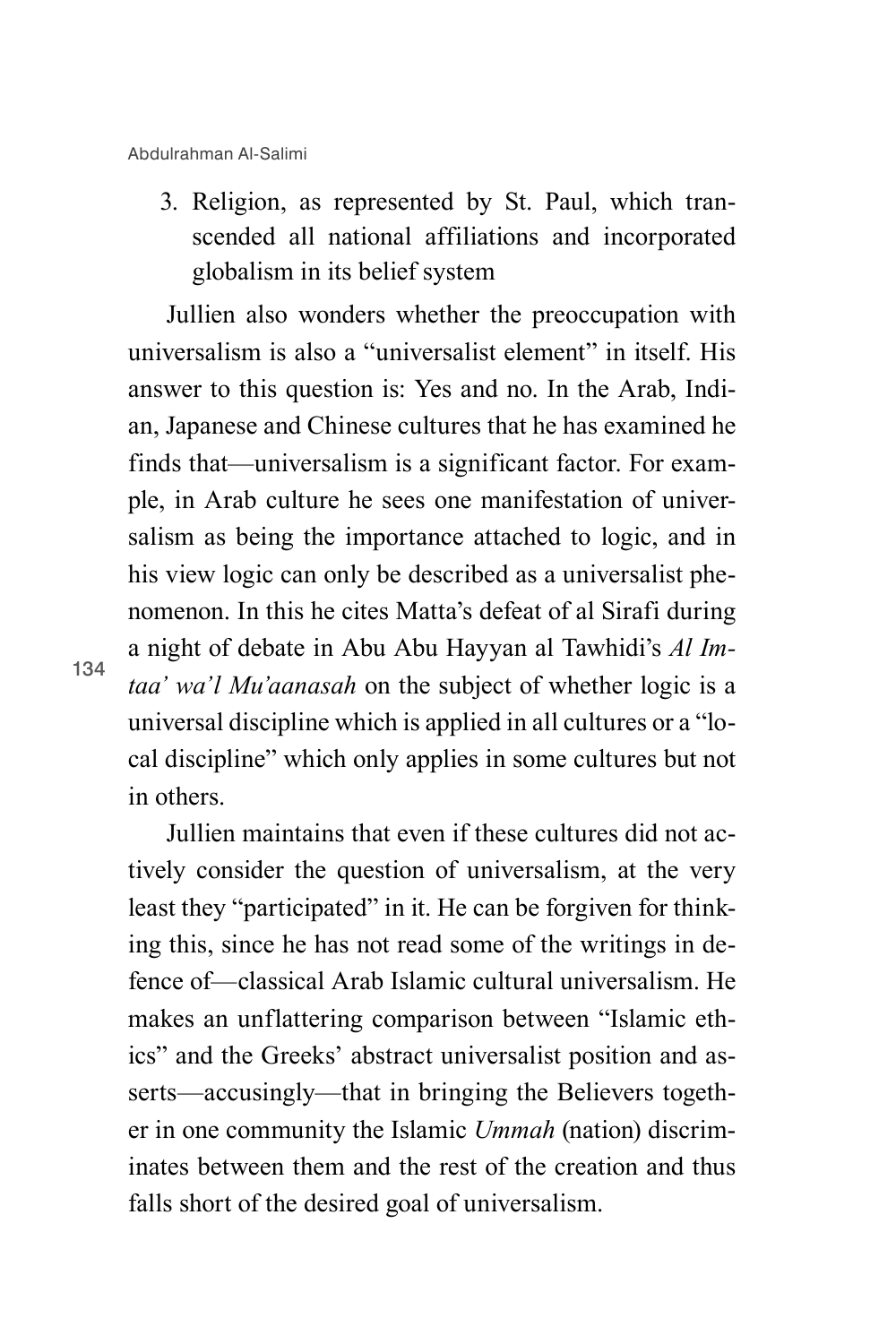communities as sharing all good and bad points in com-135 In making these accusations, our friend fails to take note of the fact that there were unbiased thinkers who adopted a universalist approach to human nations, communities and cultures. For example, in *Al Imtaa' wa'l Mu'aanasah* al Tawhidi quotes the vizier Ibn Sam'aan (who has just expounded the positive and negative features of different civilizations and cultures) as saying that every nation has its virtues and vices and all peoples and social and religious groups have their good points and bad points. "This," he says, "means that good and bad are found throughout humankind."6 Al Tawhidi also quotes his Sheikh—the logician Abu Sulaiman al Sijistani—as taking a balanced approach to universalism, when he describes nations and mon $<sup>7</sup>$ </sup>

This fair-minded view of the common characteristics shared by different nations is "something found in anybody who is not influenced by personal whims and bigotry, who approaches his opponent in a spirit of justice, follows the path of truth and right in administering government affairs and is not a slave to custom (…) and tradition." He also observes that "all nations share a common intellect, even if they speak different languages."8 He also states that "in

<sup>6</sup> Aby Hayyan al Tawhidi, *Al Imtaa' wa'l Mu'aanasah*, edited by Ahmed Amin and Ahmed al Zain, al Maktabah al 'Asriyyah, Beirut, Sidon, Part 1, p. 74.

<sup>7</sup> *Ibid.*, Part 1, p. 211.

<sup>8</sup> Abu Hayyan al Tawhidi: *Al Basaa'ir wa'l Dhakhaa'ir*, edited by Widad al Qadhi, dar Sader, Beirut, 1st impression, undated, Part 1, p. 228.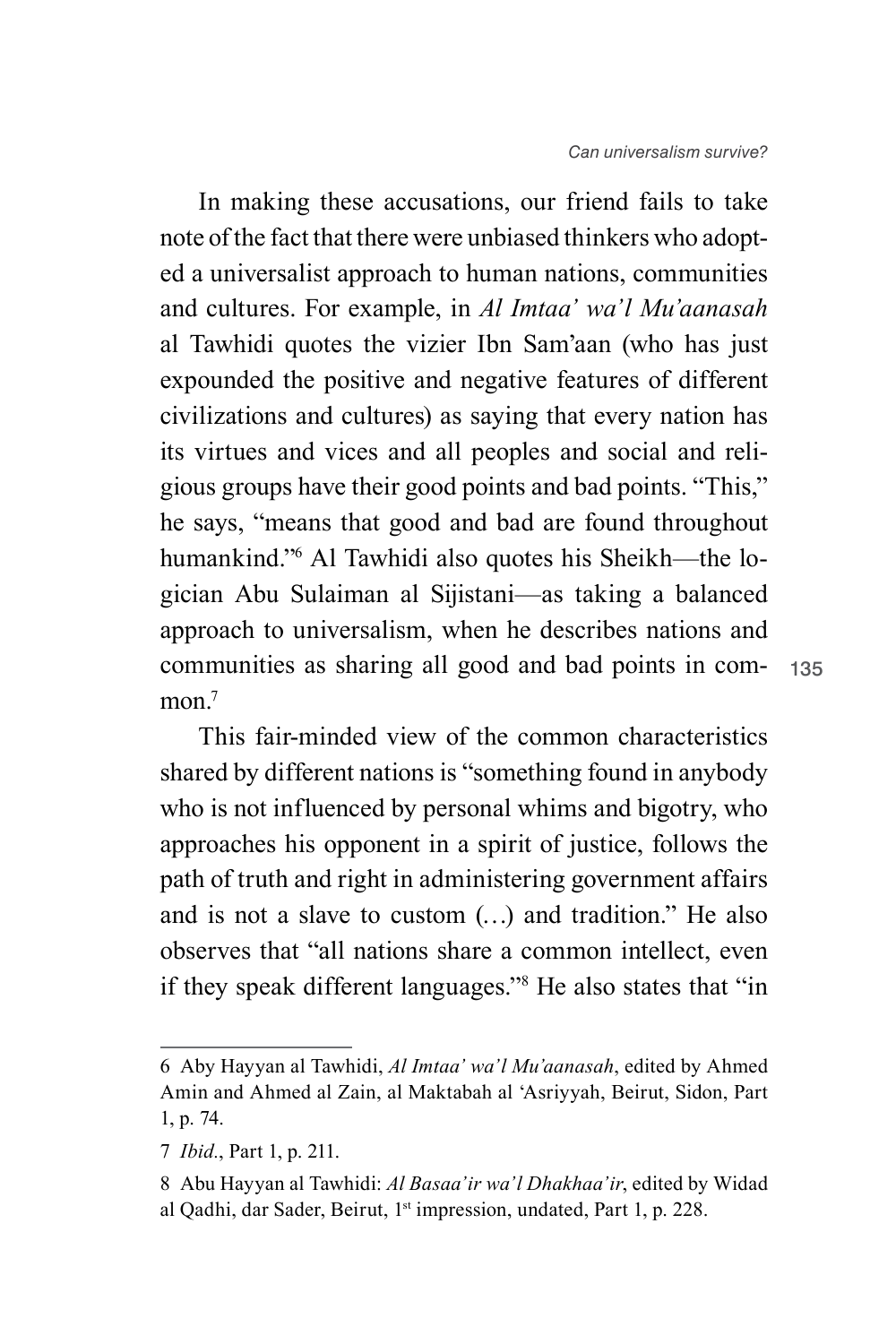general, wisdom is something shared by [the whole of] humanity; it is not restricted to a particular generation or tribe (…)."9 "Cross-pollination" is an innate feature of the intellect, "mutual responsiveness" is common to [all] languages and every generation and nation has its own received wisdoms and truths.

But what is this "common characteristic" that perpetuates the principle of universalism among nations?

The great French artist Georges Braque said: "Seeking common ground does not mean looking for what is identical. Sustainable universalism is not standardised, uniform universalism, but a discrete, differentiated universalism." A "common sense of humanity" among peoples—whatever their differences in colour or creed—is a rich source that never runs dry. The Roman humanist poet Terence said: "I am a human being. I consider nothing that is human alien to me."

This is the true meaning of the constant to-ing and fro-ing between exclusivism and universalism. As Goethe said: "A person who only knows his own language does not truly know his own language."

This sense of a common humanity is dependent upon constant and unlimited possibilities for interaction and mutual understanding and it is on this basis that universalism can survive and continue to thrive. When people are prepared to accept and understand different cultures—however different they may be from their own—chauvinism

<sup>9</sup> *Ibid.*, Part 2, p. 163.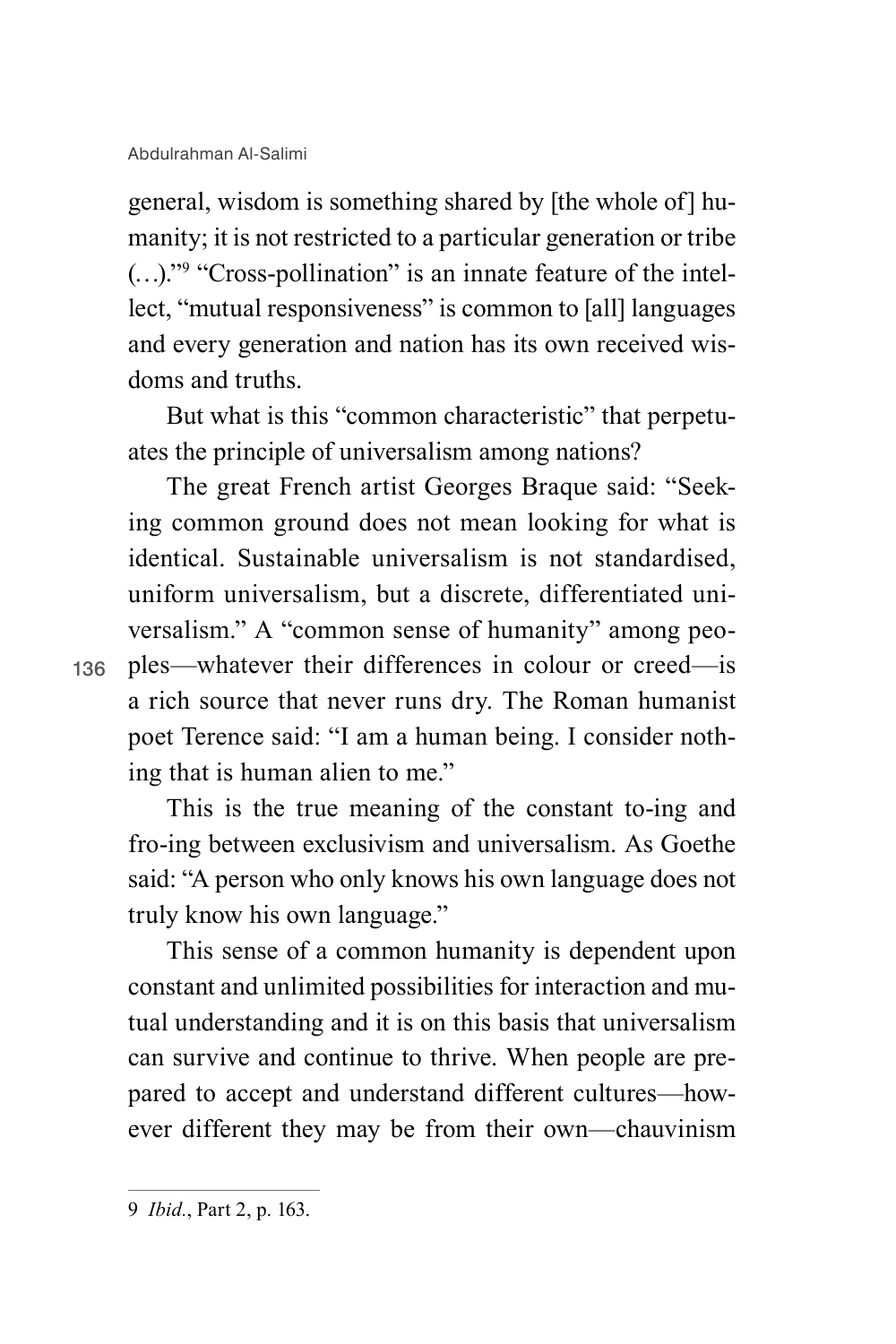will melt away and die. By their very nature, things that belong to another age, culture or set of traditions will always be mutually intelligible. However, being able to accept this mutual understanding is not a "given" that is handed to us on a plate; rather, it requires constant effort and commitment.—The potential to accept universalism, which is present in all cultures and enables them to understand each other "from the inside," enables individual cultures to take an objective look at themselves. Every exclusivist culture needs to look at itself in the mirror and, when it does so, it will have no right to point its finger accusingly at the mirror if the mirror shows it something that makes it feel uneasy.

This brings us to the importance of translation as a factor in enabling universalism to survive. Without it, we shall all find ourselves talking gibberish. In addition to this, universalism's sustainability is not achieved so much through comparing the "us" with the "other"—or looking for areas in which cultures are identical—as it is through a process whereby all those involved in the cultural sphere seek to discover the distinctive, distinguishing, rich and fertile qualities of their own cultures.

Differences between cultures are never absolute because there is no culture upon earth that can remain static for all time. On the contrary, they "strive" to improve and strengthen themselves—just as our forefathers did when they Arabised the cultures of other peoples and pollinated them as part of their "striving, upon earth," which is a great Qur'anic concept. Moreover, in principle there is